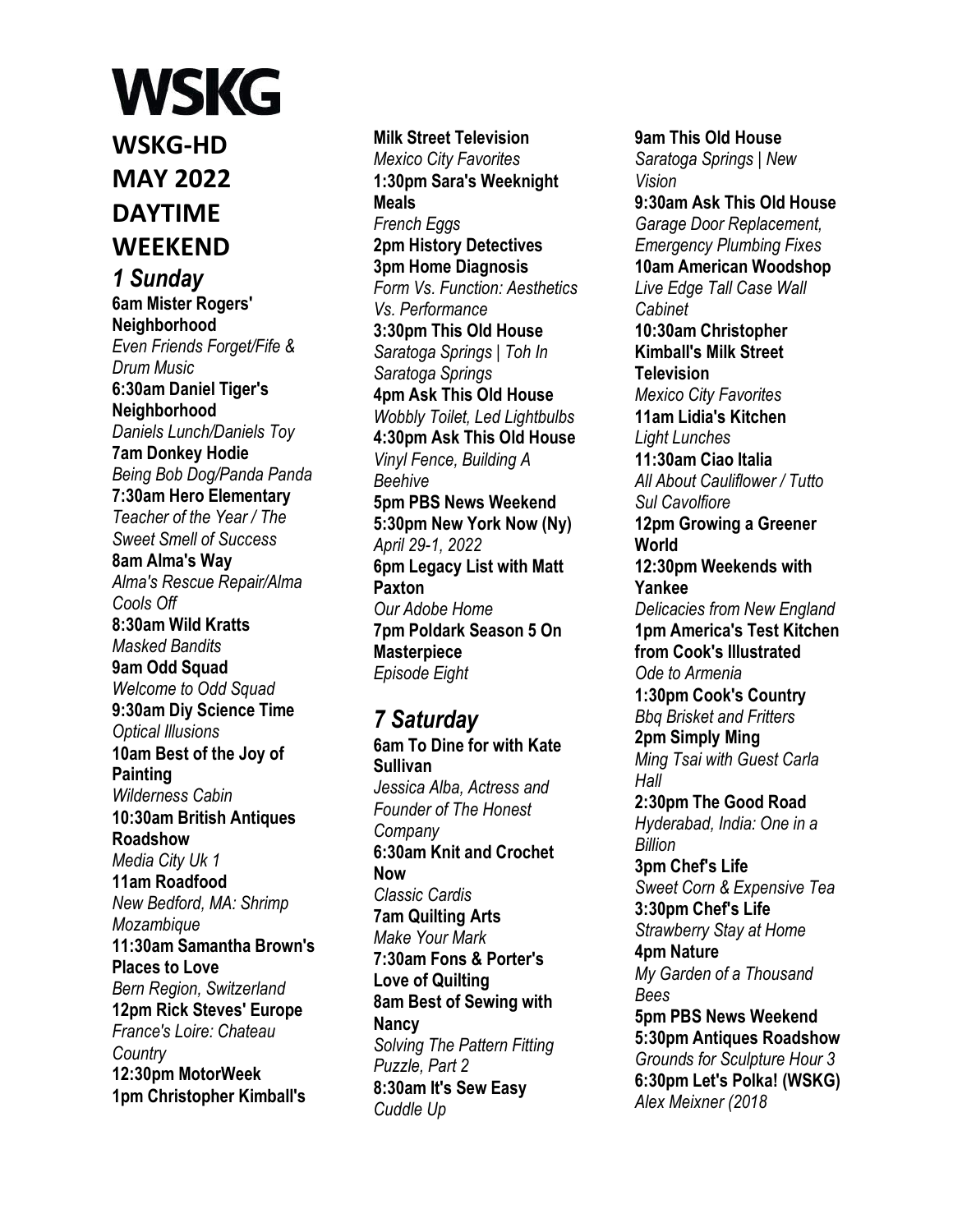*Appearance) Part 1*  **7pm The Lawrence Welk Show**  *Mother's Day 8 Sunday*  **6am Mister Rogers' Neighborhood**  *Violinist Hilary Hahn/Some Things Children Can't Yet Understand*  **6:30am Daniel Tiger's Neighborhood**  *Daniel Likes to Be with Dad/Daniel Likes to Be with Mom*  **7am Donkey Hodie**  *Potato Pirates/Panda's Special Something*  **7:30am Hero Elementary**  *Monster Hunters/A Soapy Situation*  **8am Alma's Way**  *Granny on the Go/Chacho's Day Out*  **8:30am Wild Kratts**  *Stuck On Sharks* 

**9am Odd Squad**  *Mid-Day in the Garden of Good and Odd/Failure to Lunch*  **9:30am Diy Science Time**  *Static Electricity*  **10am Best of the Joy of Painting**  *Divine Elegance*  **10:30am British Antiques Roadshow**  *Eltham Palace 2*  **11am Roadfood**  *Eastern Shore, VA: Oysters and Crabs*  **11:30am Samantha Brown's Places to Love**  *Brooklyn, New York*  **12pm Rick Steves' Europe**  *Paris Side-Trips* 

**12:30pm MotorWeek 1pm Christopher Kimball's Milk Street Television**  *Middle Eastern Meets London*  **1:30pm Sara's Weeknight Meals**  *Ginger Mixup*  **2pm History Detectives 3pm Home Diagnosis**  *Big Picture: Performance Vs. Energy Efficiency*  **3:30pm Woodsmith Shop**  *Trestle Hall Table*  **4pm This Old House**  *Saratoga Springs | New Vision*  **4:30pm Ask This Old House**  *Garage Door Replacement, Emergency Plumbing Fixes*  **5pm PBS News Weekend 5:30pm New York Now (Ny)**  *May 6-8, 2022*  **6pm Africa & Britain: A Forgotten History 7pm Cranford** 

*14 Saturday*  **6am To Dine for with Kate Sullivan**  *Emily Giffin, New York Times Bestselling Author*  **6:30am Knit and Crochet Now**  *Baby Blankets*  **7am Quilting Arts**  *Worlds Apart*  **7:30am Fons & Porter's Love of Quilting 8am Best of Sewing with Nancy**  *Sew Gifts-Make Memories, Part 1*  **8:30am It's Sew Easy**  *Season Transitions*  **9am This Old House** 

*Saratoga Springs | Old Woes*  **9:30am Ask This Old House**  *All About Hydrangeas, Refinish Deck Railing*  **10am American Woodshop**  *Carved and Scroll Sawn Crests*  **10:30am Christopher Kimball's Milk Street Television**  *Middle Eastern Meets London*  **11am Lidia's Kitchen**  *Little Effort, Big Flavor*  **11:30am Ciao Italia**  *Burrata*  **12pm Growing a Greener World 12:30pm Weekends with Yankee** *Touring with the Locals*  **1pm America's Test Kitchen from Cook's Illustrated**  *Breakfast with a Kick*  **1:30pm Cook's Country**  *Italian Comfort Food Classics*  **2pm Simply Ming**  *Ming Tsai with Guest Susur Lee*  **2:30pm The Good Road**  *On The Burmese Border: Free Burma Ranger*  **3pm Chef's Life**  *Pimp My Grits*  **3:30pm Chef's Life**  *Cracklin' Kitchen*  **4pm Nature**  *The Egg: Life's Perfect Invention*  **5pm PBS News Weekend 5:30pm Antiques Roadshow**  *Colonial Williamsburg Hour 1*  **6:30pm Let's Polka! (WSKG)**  *Kickin Polkas with Charlie Lawrisky Part 1*  **7pm The Lawrence Welk Show**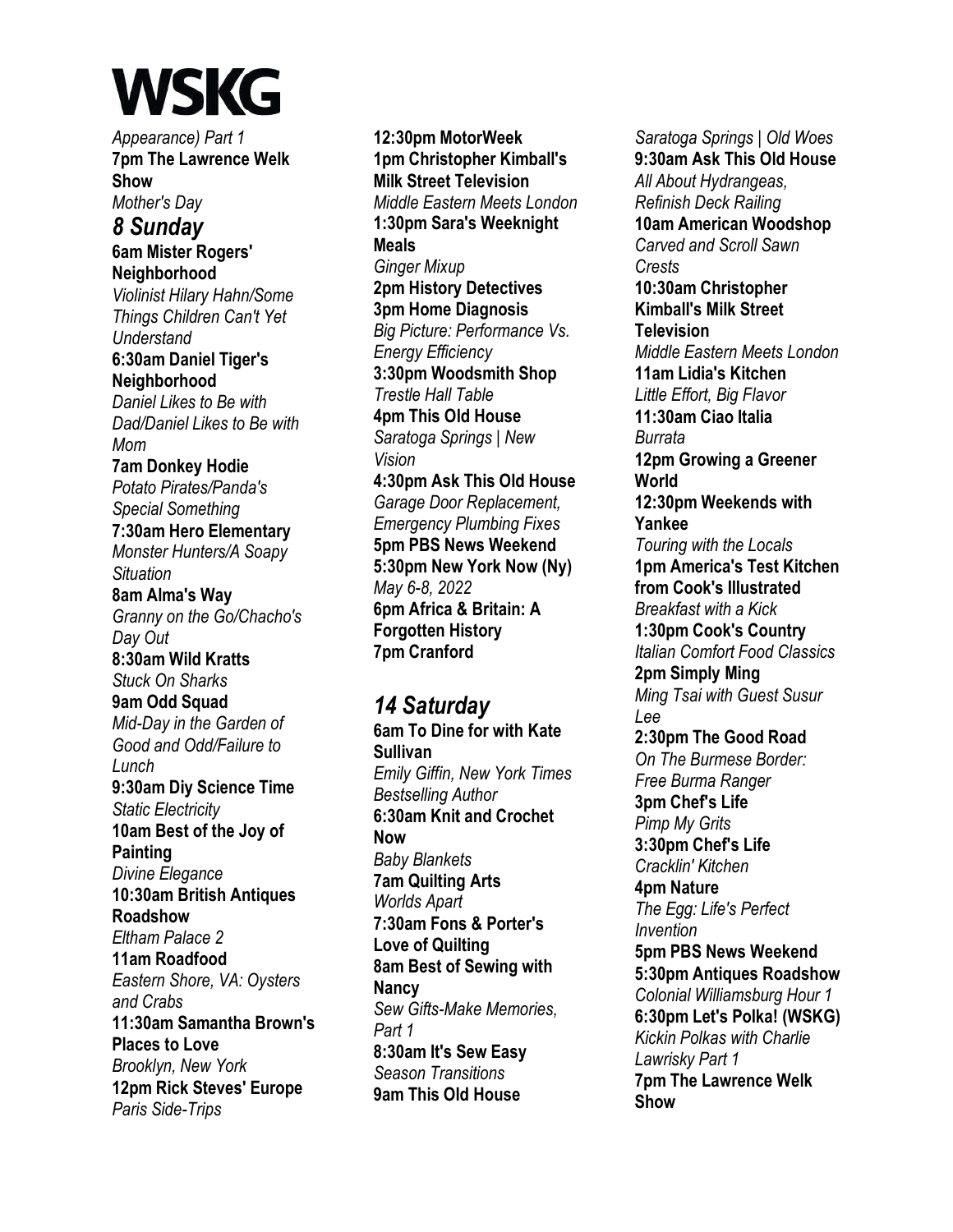*Salute to the Armed Forces 15 Sunday*  **6am Mister Rogers' Neighborhood**  *Jugglers - Flying Karamazov Brothers/Macaroni Factory*  **6:30am Daniel Tiger's Neighborhood**  *O Gives Daniel Space/Daniel and Miss Elaina Bake Pretzels*  **7am Donkey Hodie**  *The Golden Crunchdoodles/Walking Stick Blues*  **7:30am Hero Elementary**  *First Day of School, Part 1 / First Day of School, Part 2*  **8am Alma's Way**  *Checkers Champ/World's Greatest*  **8:30am Wild Kratts**  *Bugs Or Monkeys?*  **9am Odd Squad**  *The O Team/Show Me The Money*  **9:30am Curious Crew**  *Wheels and Axles*  **10am Best of the Joy of Painting**  *Lake View*  **10:30am British Antiques Roadshow**  *Crathers Castle 1*  **11am Roadfood**  *Southern Louisiana: Gumbo*  **11:30am Samantha Brown's Places to Love**  *Shanghai, China*  **12pm Rick Steves' Europe**  *The Best of Israel*  **12:30pm MotorWeek 1pm Christopher Kimball's Milk Street Television**  *Tuesday Night Bologna*  **1:30pm Sara's Weeknight** 

**Meals**  *Meaty Salads*  **2pm History Detectives 3pm Home Diagnosis**  *Destruction: Water Is Everywhere*  **3:30pm Woodsmith Shop**  *Cutting Board*  **4pm This Old House**  *Saratoga Springs | Old Woes*  **4:30pm Ask This Old House**  *All About Hydrangeas, Refinish Deck Railing*  **5pm PBS News Weekend 5:30pm New York Now (Ny)**  *May 13-15, 2022*  **6pm Africa & Britain: A Forgotten History 7pm Cranford** 

*21 Saturday*  **6am To Dine for with Kate Sullivan**  *Norman Lear, Television Producer*  **6:30am Knit and Crochet Now**  *Mosaic Looking Hats*  **7am Quilting Arts**  *Interesting Combinations*  **7:30am Fons & Porter's Love of Quilting 8am Best of Sewing with Nancy**  *Sew Gifts-Make Memories, Part 2*  **8:30am It's Sew Easy**  *Spring Spruce Up*  **9am This Old House**  *Saratoga Springs | Secret Gardens*  **9:30am Ask This Old House**  *Replacing a Toilet Seat, Full Mortise Lockset Repair*  **10am American Woodshop**  *The River Stone/ Mirrorcast* 

*Walnut and Mahogany Nightstand*  **10:30am Christopher Kimball's Milk Street Television**  *Tuesday Night Bologna*  **11am Lidia's Kitchen**  *What's for Dinner?*  **11:30am Ciao Italia**  *Stuffed Veal Rolls, Sicilian Style / Involtini Mes*  **12pm Growing a Greener World 12:30pm Weekends with Yankee**  *A Breath of Fresh Air*  **1pm America's Test Kitchen from Cook's Illustrated**  *Quick Fish Dinners*  **1:30pm Cook's Country**  *Tacos Two Ways*  **2pm Simply Ming**  *Ming Tsai with Guest Joanne Chang*  **2:30pm The Good Road**  *Charleston, South Carolina: Rising Tides*  **3pm Chef's Life**  *Tomatoes....You Say Heirloom, I Say Old Timey*  **3:30pm Chef's Life**  *The World Is Your Oyster*  **4pm Nature**  *Big Bend: The Wild Frontier of Texas*  **5pm PBS News Weekend 5:30pm Antiques Roadshow**  *Colonial Williamsburg Hour 2*  **6:30pm Let's Polka! (WSKG)**  *The John Gora Band Part One*  **7pm The Lawrence Welk Show**  *Hometown Band 22 Sunday*  **6am Mister Rogers'**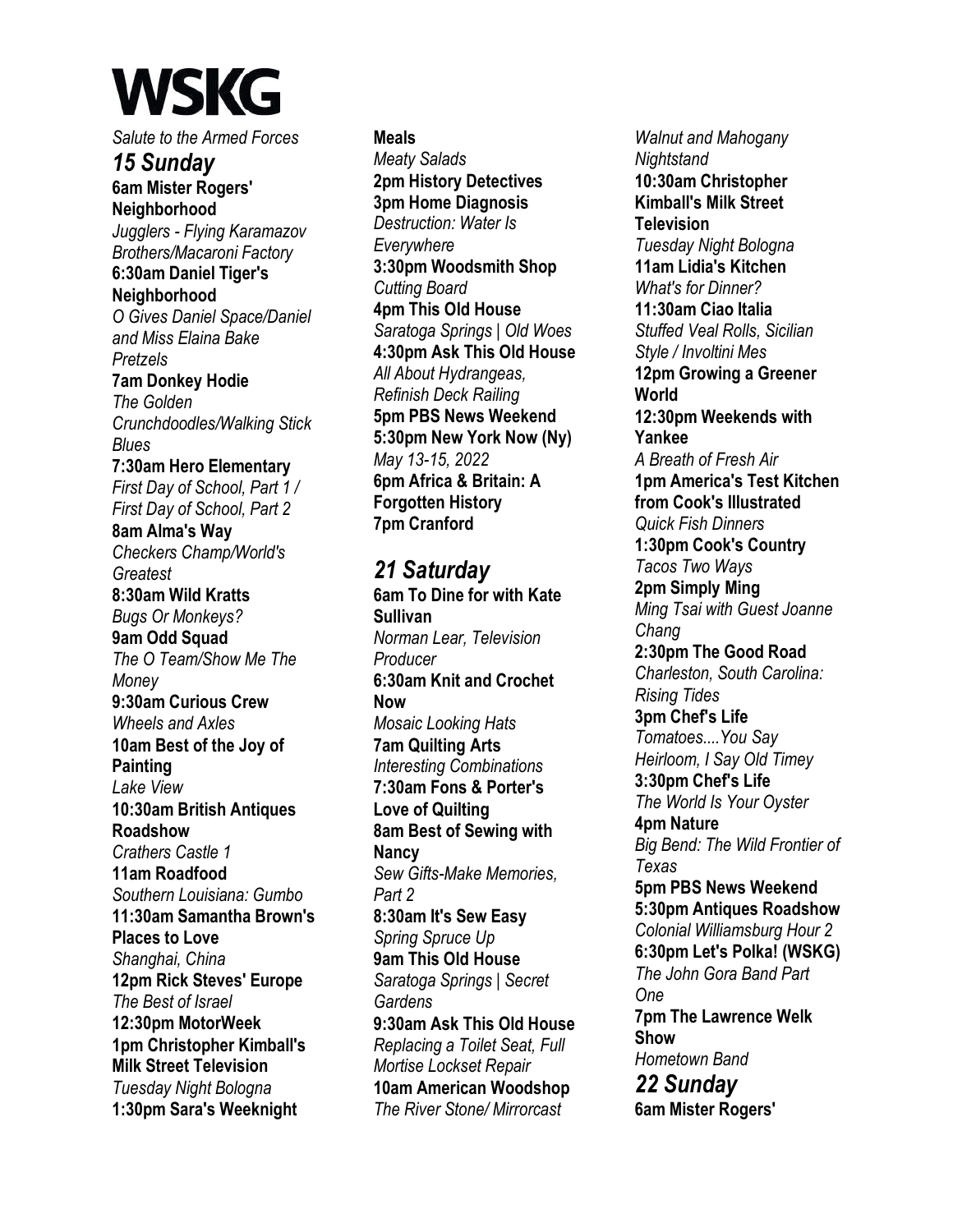**Neighborhood**  *Eric Carle-Author-Illustrator/Fortune Cookie Factory*  **6:30am Daniel Tiger's Neighborhood**  *Daniel's Allergy/Allergies at School*  **7am Donkey Hodie**  *The Waiting Game/Planet Purple Party*  **7:30am Hero Elementary**  *Super Summertime / Snowy Journey*  **8am Alma's Way**  *Steggie Rescue/Alma Hits The Right Note*  **8:30am Wild Kratts**  *Iron Wolverine*  **9am Odd Squad**  *O Is Not for Over*  **9:30am Curious Crew**  *Resonance*  **10am Best of the Joy of Painting**  *River's Peace*  **10:30am British Antiques Roadshow**  *Aerospace Bristol 2*  **11am Roadfood**  *Phoenix, AZ: Frybread*  **11:30am Samantha Brown's Places to Love**  *Huntsville, Alabama*  **12pm Rick Steves' Europe**  *Palestine*  **12:30pm MotorWeek 1pm Christopher Kimball's Milk Street Television**  *Portuguese Classics*  **1:30pm Sara's Weeknight Meals**  *Key West Eats*  **2pm History Detectives 3pm Home Diagnosis**  *The Truth About Home* 

*Building: Real Life of a Contractor*  **3:30pm Woodsmith Shop**  *Step-Back Bookcase*  **4pm This Old House**  *Saratoga Springs | Secret Gardens*  **4:30pm Ask This Old House**  *Replacing a Toilet Seat, Full Mortise Lockset Repair*  **5pm PBS News Weekend 5:30pm New York Now (Ny)**  *May 20-22, 2022*  **6pm Africa & Britain: A Forgotten History 7pm Cranford**  *28 Saturday*  **6am To Dine for with Kate Sullivan**  *Kavita Shukla, Inventor, Fenugreen*  **6:30am Knit and Crochet Now**  *Hygge Feet*  **7am Quilting Arts**  *Honoring The Traditional*  **7:30am Fons & Porter's Love of Quilting 8am Best of Sewing with Nancy**  *A Modern Quilting Bee*  **8:30am It's Sew Easy**  *Seasonal Upcycle*  **9am This Old House**  *Saratoga Springs | Raise The Roof*  **9:30am Ask This Old House**  *All About Succulents, Under-Sink Water Filter*  **10am American Woodshop**  *Wooden Puzzles*  **10:30am Christopher Kimball's Milk Street Television**  *Portuguese Classics*  **11am Lidia's Kitchen** 

*Cheese Please!*  **11:30am Ciao Italia**  *From The Sea / Dal Mare*  **12pm Growing a Greener World 12:30pm Weekends with Yankee**  *Join The Club*  **1pm America's Test Kitchen from Cook's Illustrated**  *Italian Bites*  **1:30pm Cook's Country**  *Beef, Dressed Up*  **2pm Simply Ming**  *Ming Tsai with Guest Sara Moulton*  **2:30pm The Good Road**  *San Juan, Puerto Rico: The Art of Community*  **3pm Chef's Life**  *Muscadine Time*  **3:30pm Chef's Life**  *A Road Trip for Rice*  **4pm Nature**  *Equus: Story of the Horse: Origins*  **5pm PBS News Weekend 5:30pm Antiques Roadshow**  *Colonial Williamsburg Hour 3*  **6:30pm Let's Polka! (WSKG)**  *Polka Quads Part 1*  **7pm The Lawrence Welk Show**  *Hooray for Hollywood 29 Sunday*  **6am Mister Rogers' Neighborhood**  *Mister Rogers Talks About Pets*  **6:30am Daniel Tiger's Neighborhood**  *Daniel Makes a Noise Maker/Daniel Makes the Neighborhood*  **7am Donkey Hodie**  *Mooing Moon Moths/Stop and*